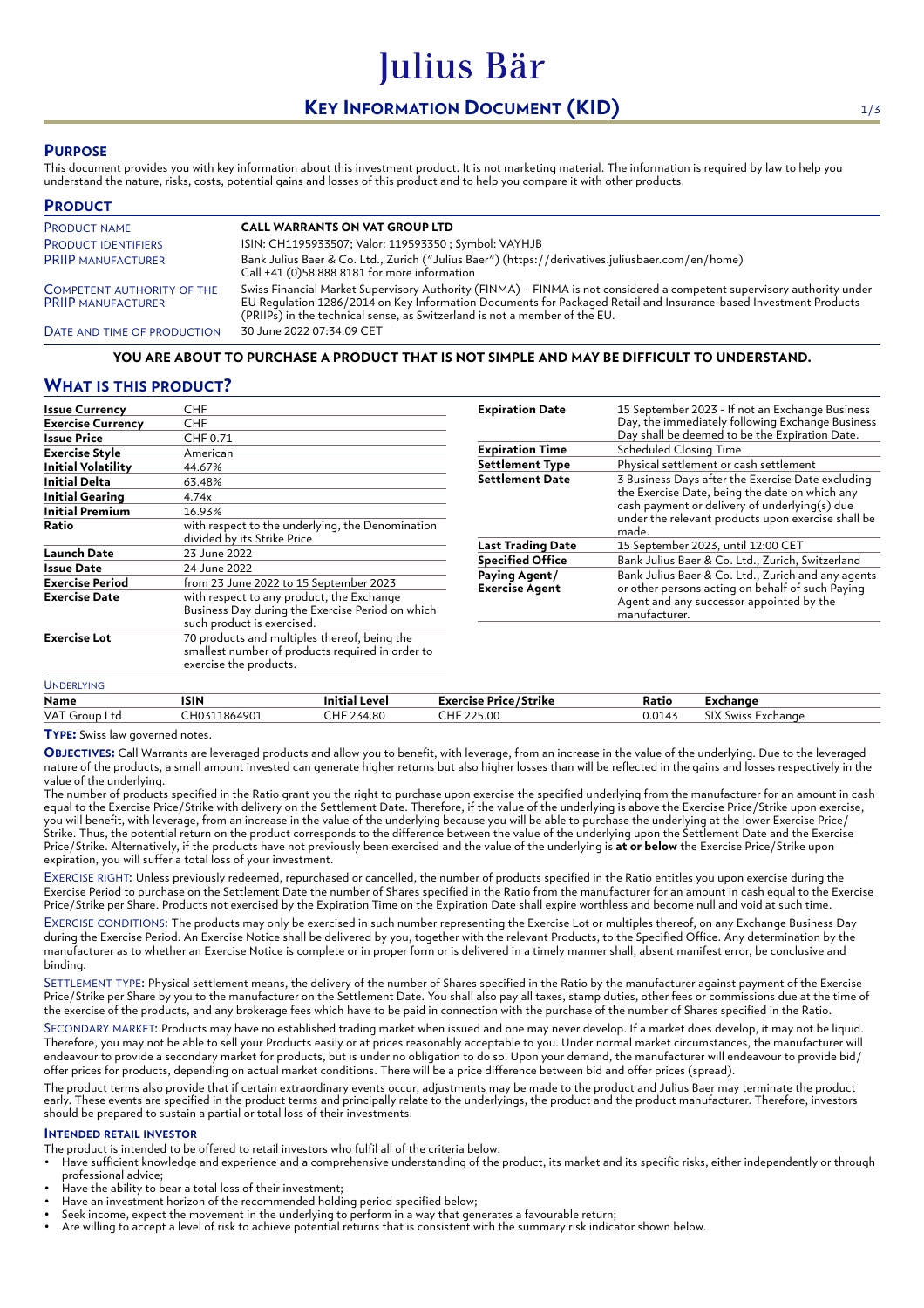# **WHAT ARE THE RISKS AND WHAT COULD I GET IN RETURN?**

## **RISK INDICATOR**



Lower risk Higher risk

The risk indicator assumes you keep the product until maturity. The actual risk can vary significantly if you cash in at an early stage and you may get back less. You may not be able to sell your product easily or may have to sell at a price that significantly impacts on how much you get back.

The summary risk indicator is a guide to the level of risk of this product compared to other products. It shows how likely it is that the product will lose money because of movements in the markets or because Julius Baer is not able to pay you.

Julius Baer has classified this product as 7 out of 7, which is the highest risk class. This rates the potential losses from future performance at a very high level, and poor market conditions are very unlikely to impact Julius Baer's capacity to pay you.

#### **Be aware of currency risk. If the currency of your account is different to that of this product, you will be exposed to currency risk, so the final return you will get depends on the exchange rate between the two currencies. This risk is not considered in the indicator shown above.**

In the event of physical delivery of the underlying on termination of the product, you may incur a loss if the value of the underlying decreases between termination of the product and the date when it is credited to your securities account.

This product does not include any protection from future market performance, so you could lose some or all of your investment.

If Julius Baer is not able to pay you what is owed, you could lose your entire investment.

#### **PERFORMANCE SCENARIOS**

**Market developments in the future cannot be accurately predicted. The scenarios shown are only an indication of some of the possible outcomes based on recent returns. Actual returns could be lower.**

| Investment: CHF 10,000    |                                     | 1 Year            | 15 September 2023<br>(Recommended holding period) |  |
|---------------------------|-------------------------------------|-------------------|---------------------------------------------------|--|
| <b>Stress scenario</b>    | What you might get back after costs | <b>CHF 0.00</b>   | <b>CHF 0.00</b>                                   |  |
|                           | Average return each year            | $-100.00\%$       | $-99.99\%$                                        |  |
| Unfavorable scenario      | What you might get back after costs | <b>CHF 0.00</b>   | <b>CHF 0.00</b>                                   |  |
|                           | Average return each year            | $-100.00\%$       | $-99.99\%$                                        |  |
| Moderate scenario         | What you might get back after costs | <b>CHF 280.71</b> | <b>CHF 0.00</b>                                   |  |
|                           | Average return each year            | -97.19%           | $-99.99\%$                                        |  |
| <b>Favorable scenario</b> | What you might get back after costs | CHF 20,547.10     | CHF 30,197.14                                     |  |
|                           | Average return each year            | 105.47%           | 145.99%                                           |  |

This table shows the money you could get back during the lifetime of this product under different scenarios, assuming that you invest CHF 10,000. The scenarios shown illustrate how your investment could perform. You can compare them with the scenarios of other products.

The scenarios presented are an estimate of future performance based on evidence from the past on how the value of this investment varies, and are not an exact indicator. What you get will vary depending on how the market performs and how long you keep the product. The stress scenario shows what you might get back in extreme market circumstances, and it does not take into account the situation where Julius Baer may not be able to pay you.

This product cannot be easily cashed in. This means it is difficult to estimate how much you would get back if you cash in before maturity. You will either be unable to cash in early or you will have to pay high costs or make a large loss if you do so.

The figures shown include all the costs of the product itself, but may not include all the costs that you pay to your advisor or distributor. The figures do not take into account your personal tax situation, which may also affect how much you get back.

# **WHAT HAPPENS IF JULIUS BAER IS UNABLE TO PAY OUT?**

You are exposed to the risk that Julius Baer might be unable to meet its obligations in connection with the product for instance in the event of bankruptcy or an official directive for resolution action. This may materially adversely affect the value of the product and could lead to you losing some or all of your investment in the product. The product is not a deposit and as such is not covered by any deposit protection scheme.

# **WHAT ARE THE COSTS?**

The Reduction in Yield (RIY) shows what impact the total costs you pay will have on the investment return you might get. The total costs take into account one-off, ongoing and incidental costs.

The amounts shown here are the cumulative costs of the product itself, for the indicated holding period(s). They include potential early exit penalties. The figures assume you invest CHF 10,000. The figures are estimates and may change in the future.

| <b>COST OVER TIME</b>           |                                     |                                                             |
|---------------------------------|-------------------------------------|-------------------------------------------------------------|
| Investment: CHF 10,000          | If you cash in at the end of 1 Year | If you cash in at the end of the recommended holding period |
| Total costs                     | CHF 0.01                            | CHF 0.00                                                    |
| Impact on return (RIY) per year | $0.00\%$                            | $0.00\%$                                                    |

The reduction in yield shown in the above table is annualised, which means it may not be comparable to the reduction in yield values shown in other key information documents.

The costs shown in the table above represent how much the expected costs of the product would affect your return, assuming the product performs in line with the moderate performance scenario.

The person selling you or advising you about this product may charge you other costs. If so, this person will provide you with information about these costs, and show you the impact that all costs will have on your investment over time.

#### **COMPOSITION OF COSTS** The table below shows:

• The impact of the different types of costs on the investment return you might get at the end of the recommended holding period.

The meaning of the different cost categories.

**The table shows the impact on return per year.**

| One-off costs    | Entry costs         | 0.00% | The impact of the costs already included in the price.              |
|------------------|---------------------|-------|---------------------------------------------------------------------|
|                  | Exit costs          | 0.00% | The impact of the costs of exiting your investment when it matures. |
| Ongoing costs    | Transaction costs   |       | N/A                                                                 |
|                  | Other ongoing costs |       | N/A                                                                 |
| Incidental costs | Performance fee     |       | N/A                                                                 |